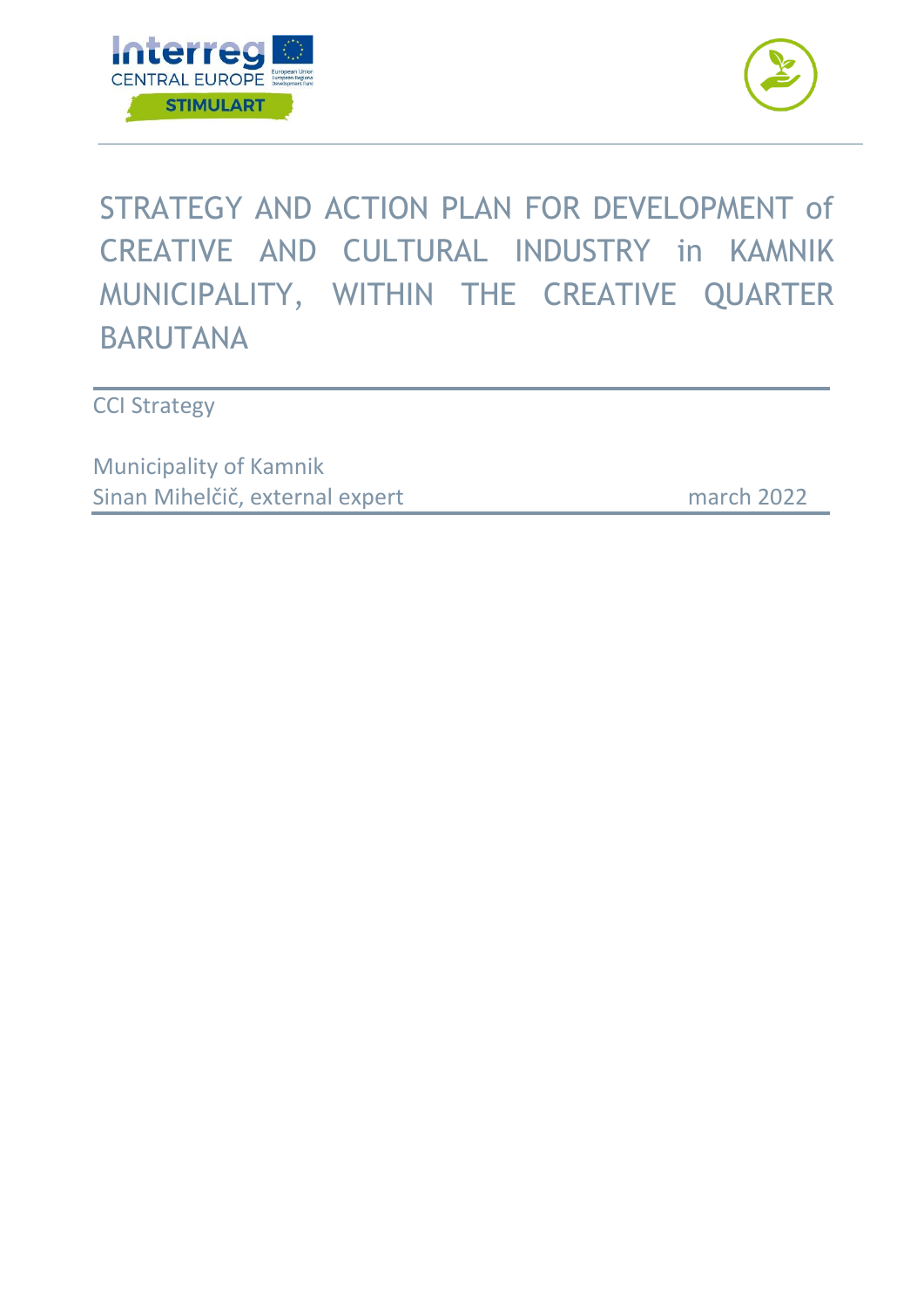



| 1.  | 4<br>Introduction                                                                         |    |  |  |  |  |
|-----|-------------------------------------------------------------------------------------------|----|--|--|--|--|
| 2.  | 5<br>Definition of creative and cultural contents and priority areas                      |    |  |  |  |  |
| 3.  | Goals of CCI sector development in Kamnik and creative quarter Barutana                   | 6  |  |  |  |  |
| 4.  | <b>Pilot project Stimulart and results</b>                                                | 7  |  |  |  |  |
| 5.  | <b>Existing strategies and systemic measures</b>                                          | 8  |  |  |  |  |
|     |                                                                                           |    |  |  |  |  |
|     |                                                                                           |    |  |  |  |  |
| 6.  | Development of creativity in youth sector                                                 | 9  |  |  |  |  |
|     | 6.1                                                                                       |    |  |  |  |  |
|     | 6.2                                                                                       |    |  |  |  |  |
|     | 6.3                                                                                       |    |  |  |  |  |
|     | 6.4                                                                                       |    |  |  |  |  |
| 7.  | Strategy for development of culture in Kamnik municipality                                | 11 |  |  |  |  |
|     | 7.1                                                                                       |    |  |  |  |  |
|     | 7.2                                                                                       |    |  |  |  |  |
|     | 7.3                                                                                       |    |  |  |  |  |
|     | 7.4                                                                                       |    |  |  |  |  |
|     | Support for development departments and creative departments in private sector  12<br>7.5 |    |  |  |  |  |
| 8.  | Action plan and table of measures                                                         | 13 |  |  |  |  |
|     |                                                                                           |    |  |  |  |  |
|     |                                                                                           |    |  |  |  |  |
|     |                                                                                           |    |  |  |  |  |
|     |                                                                                           |    |  |  |  |  |
| 9.  | <b>Monitoring</b>                                                                         | 17 |  |  |  |  |
| 10. | <b>Appendix</b>                                                                           | 18 |  |  |  |  |
|     |                                                                                           |    |  |  |  |  |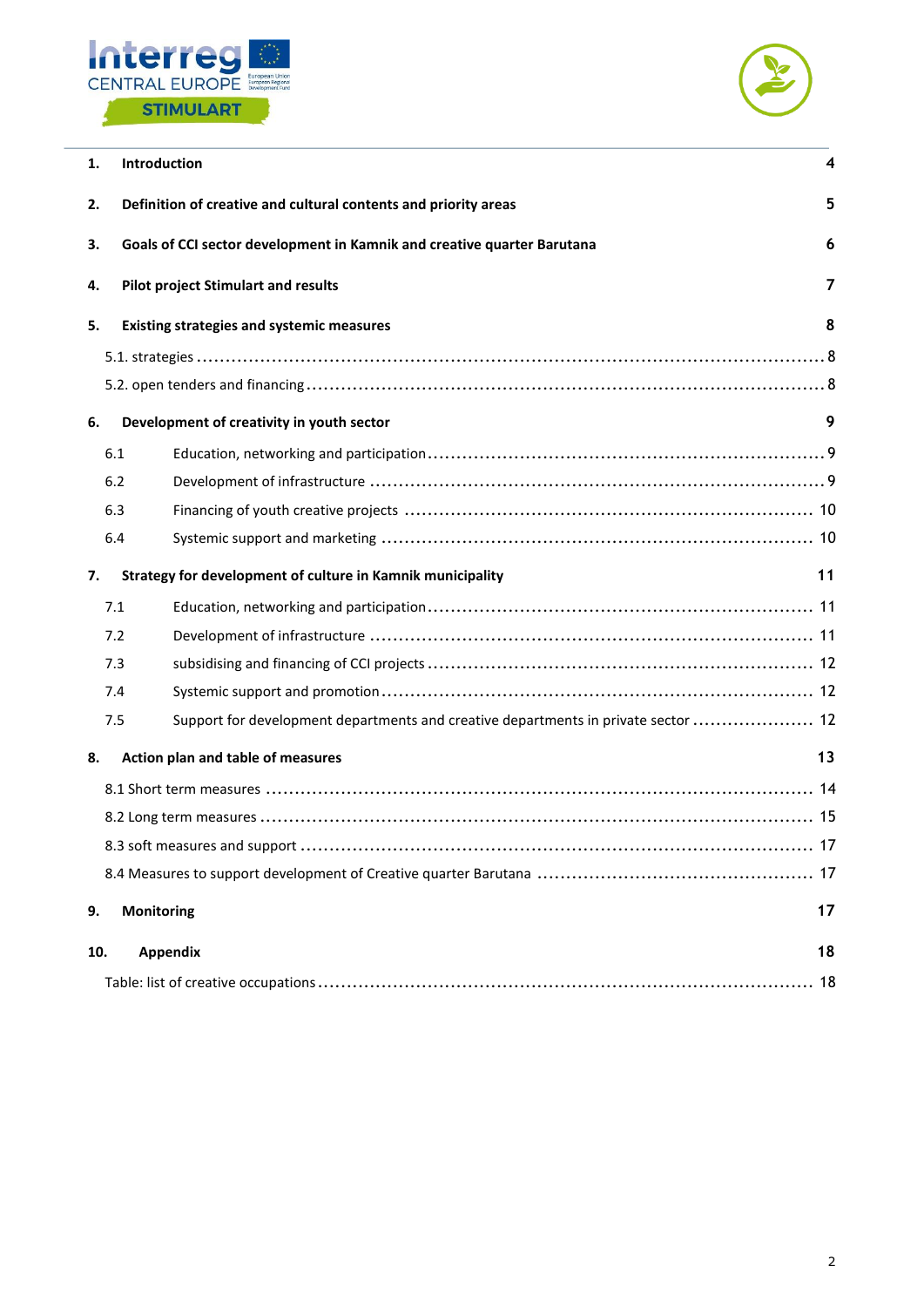



## **SUMMARY**

The key focus to improve cultural and creative sector in Kamnik is trough development of one individual creative skills, that in the long run, generally led to more creative society. Strategy suggest that all different creative citizens should be developing personal skills that include complex problem solving, critical thinking and cognitive flexibility. All these skills can be developed through proper education system (kindergartens, primary schools, secondary schools, NGO's and universities), complementary support structures in education (outside institutional education), NGO's within cultural and creative program (youth centre, House of culture, Kikštarter business incubator) and trough supporting spatial infrastructure or institutions (creative centres, galleries, libraries, museums...). To support CCI sector within the municipality, following priority areas are addressed:

- > education, networking, and participation,
- > infrastructure development (creative centre or sub-centres),
- > subsidizing and financing of cultural and creative projects,
- > systemic support and promotion.

Strategy proposes strong focus on newly formed Creative quarter Barutana with its neighbouring programs of House of culture, youth centre Kotlovnica and business centre Kikštarter. Within the document, we follow measures and guidelines how to develop creativity trough spatial setups, educational support, and individual citizen support.

Final document consists of two parts, creativity of youth and creativity of cultural sector. Creative economy will be covered within cultural part. Each of them will be later added and merged into two strategies, that Municipality of Kamnik is currently preparing – strategy for development of cultural sector and strategy for developing youth sector.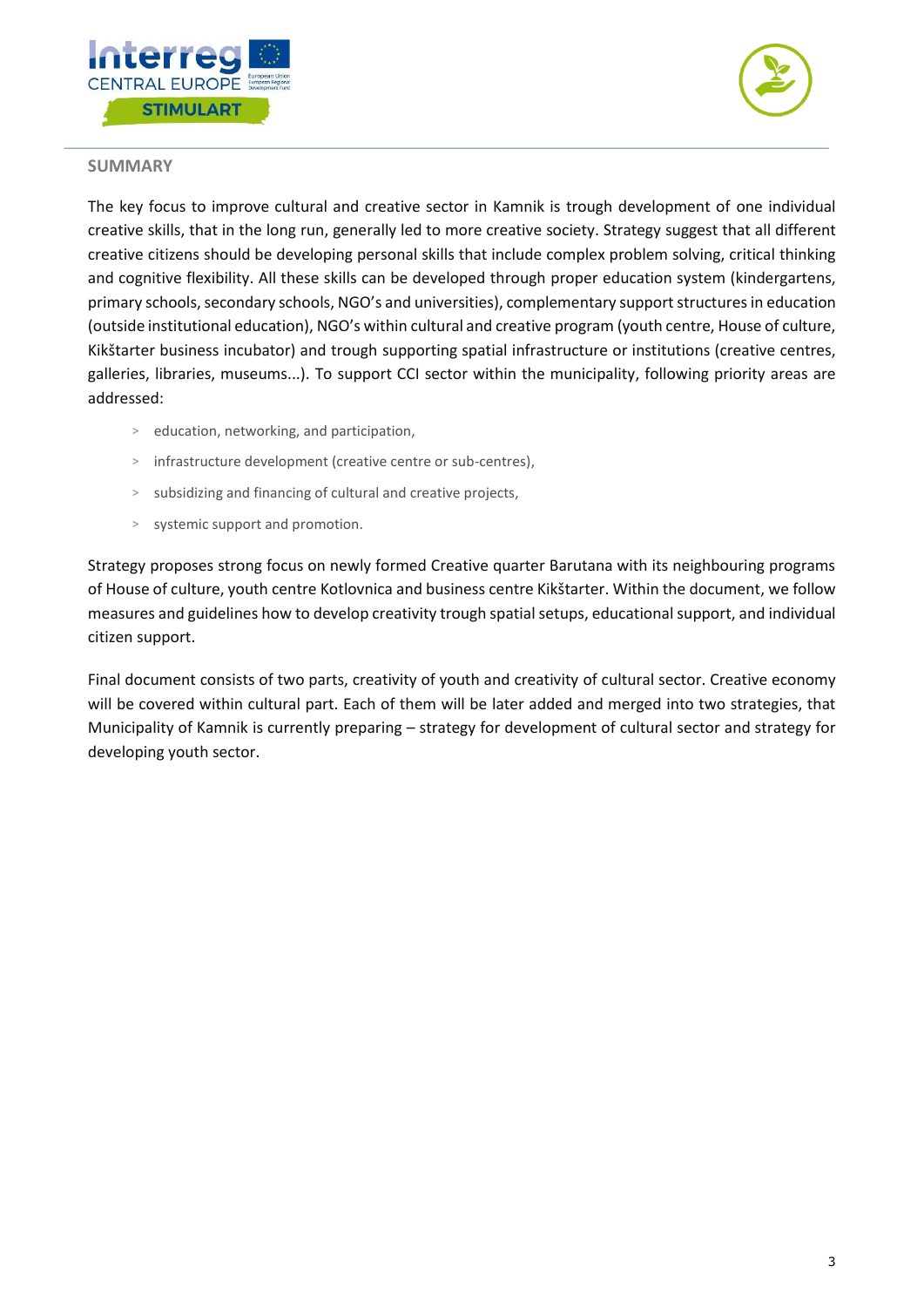



# <span id="page-3-0"></span>**1. Introduction**

In recent decades, the creative and cultural industries (hereinafter also as CCI) have become well-defined globally as industry of its own. Many countries, as well as the European Union, have made the development of creativity, creativity related industries and cultural content a high economic priority. According to the latest public data and available studies, these industries represent as much as 7.0% of all employees and generate 3.5% of gross domestic product in Slovenia. In creative and cultural industry, 8.4% of all companies generate 2.7% of revenues generated in the Slovenian economy. We also must add, that creative and cultural content (industries) has many multiplicative effects on other industries such as tourism, construction and trade.

Precisely because of its diversity and spatial dispersion, creative and cultural industries sector can adapt more easily and quickly to new economic, political, and social situations, which gives it a certain uniqueness and advantage over other, traditional industries. The cultural and creative sector thus link art, science, education, and economy into something new, more resilient and flexible.

Through the process of strategy making, Kamnik municipality recognized the importance of establishing strong local creative ecosystem. It became one of the most important focus areas of this strategy. Idea is to keep and maintain a certain level of creativity in the city, and in the long run, set up a local and unique environment to fight the outflow of creative and cultural individuals towards larger urban centres. Therefore, this strategy primarily addresses topics of organising existing and establishing new creative areas or institutions and through them, establishing a socio-political environment, where creativity can grow and thrive independently.

The key point for the development of creative and cultural sector in Kamnik municipality is identified within the development of the creative district Barutana. Through that project, municipality can support many creativities related topics, campaigns, financial levers and general development of local creative ecosystem. This strategy therefore provides us with key systemic measures to develop creativity within the creative quarter Barutana.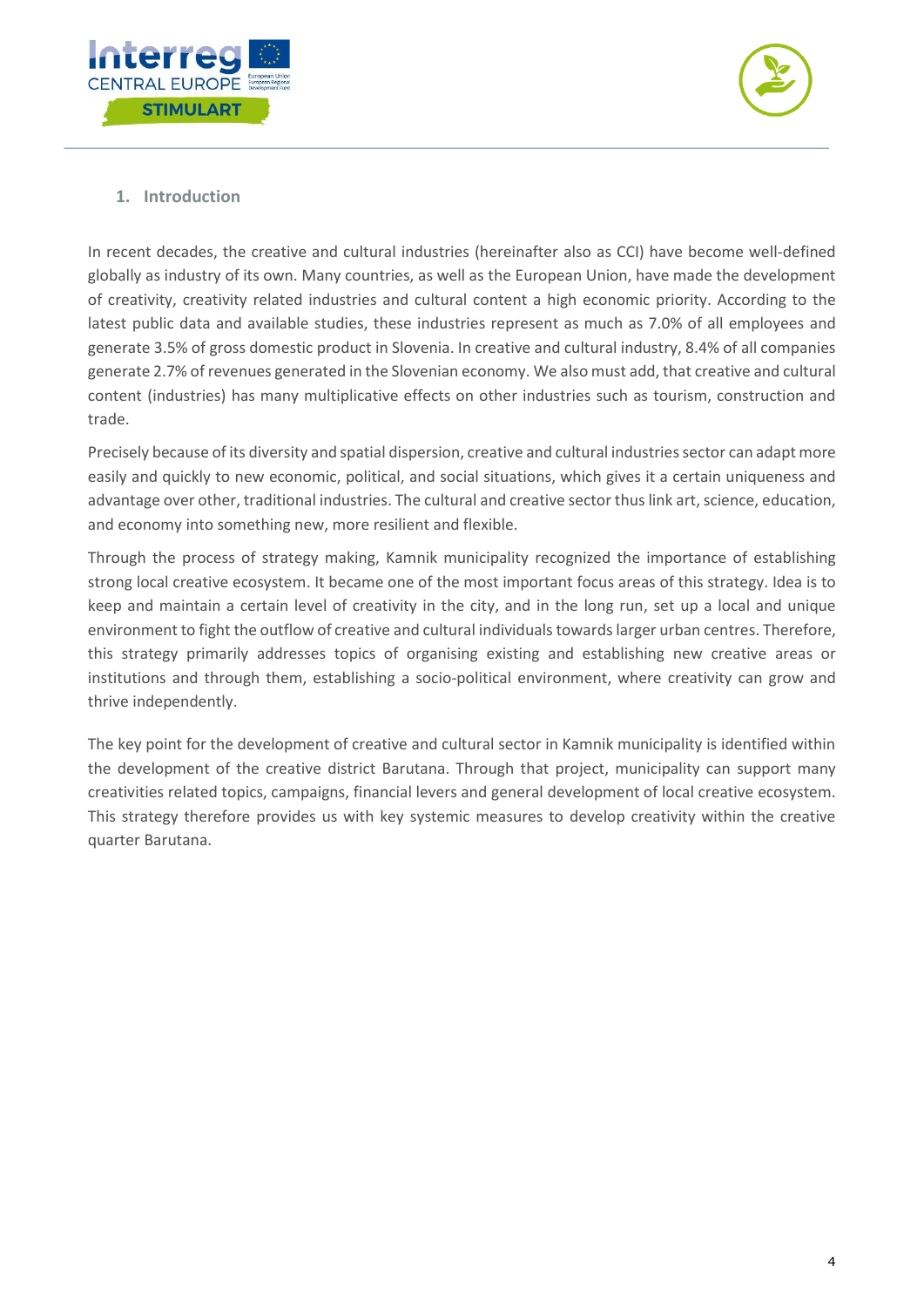



## <span id="page-4-0"></span>**2. Definition of creative and cultural contents and priority areas**

For the definition of creative and cultural industries, we will use the methodology / list from latest research study done in Slovenia, which was made by the Institute for Economic Research on behalf of the Centre for Creativity (CzK) and is following CCI sector between the years 2008 – 2017. According to the authors, it is often difficult to define creative and cultural content, as it is not always clear what creativity really is, and you can find every industry being creative to a certain extent. For this purpose, the attached appendix was generally used to determine the creative industries according to professional classifications. We are using the same list for definition of creative and cultural industries in the municipality of Kamnik. In this way, we will best unify our definitions with national ones. Previously mentioned research and attached list defines creative and cultural content also according with the recommendation of the EU Commission from 2016. Authors of this study nicely describes CCI as:

*"Cultural and creative sector incorporates all sectors whose activities are based on cultural values and / or artistic and other creative expressions, regardless of whether these activities are market or non-market oriented, what type of structure they implement and how this structure is financed. These activities include the development, creation, production, dissemination and preservation of goods and services containing cultural, artistic, or other creative expressions, and related activities such as education or management. "*

In this strategy and its related documents in the Municipality of Kamnik, CCI sector will include: architecture, advertising, design and visual arts, cultural heritage, archival and library activities, books, cultural and artistic education, music arts, performing arts, inter-media arts, media, software and game development, film, audio-visual contents, cultural tourism, fashion and other artistic creation.

When determining creative content, we use two definitions. The first one describes creative and cultural industries / content as an individual persons occupation (type of occupation), and the second one describes creative and cultural professions through business sectors and sub-sector. Second one will be better to use in Kamnik municipality, since as we found in the GAP analysis, many activities that are not listed as an official occupation can actually create a significant share in Kamnik's creativity and cultural environment.

The analysis of cultural and creative sector in the municipality of Kamnik showed, that City/municipality has a good base for development of this sector, as there are a significant number of creative and cultural individuals and organizations active on various fields. On the other hand, the analysis showed that municipality lacks various better integrated systemic and infrastructural measures, which would help creative sector to become more recognizable and efficient.

Municipality of Kamnik has also a clear idea of tourism being among its main strategic directions, for which, cultural and creative contents can bring enormous multiplicative effects.

In order to strengthen the creative content and make it resilient to various global and local economic crises (eg: covid-19 epidemic), this strategy identifies the following priority areas:

- > education, networking and participation,
- > infrastructure development (creative centre or sub-centres),
- > subsidizing and financing cultural and creative projects,
- > systemic support,
- support for public development departments and projects in the private sector.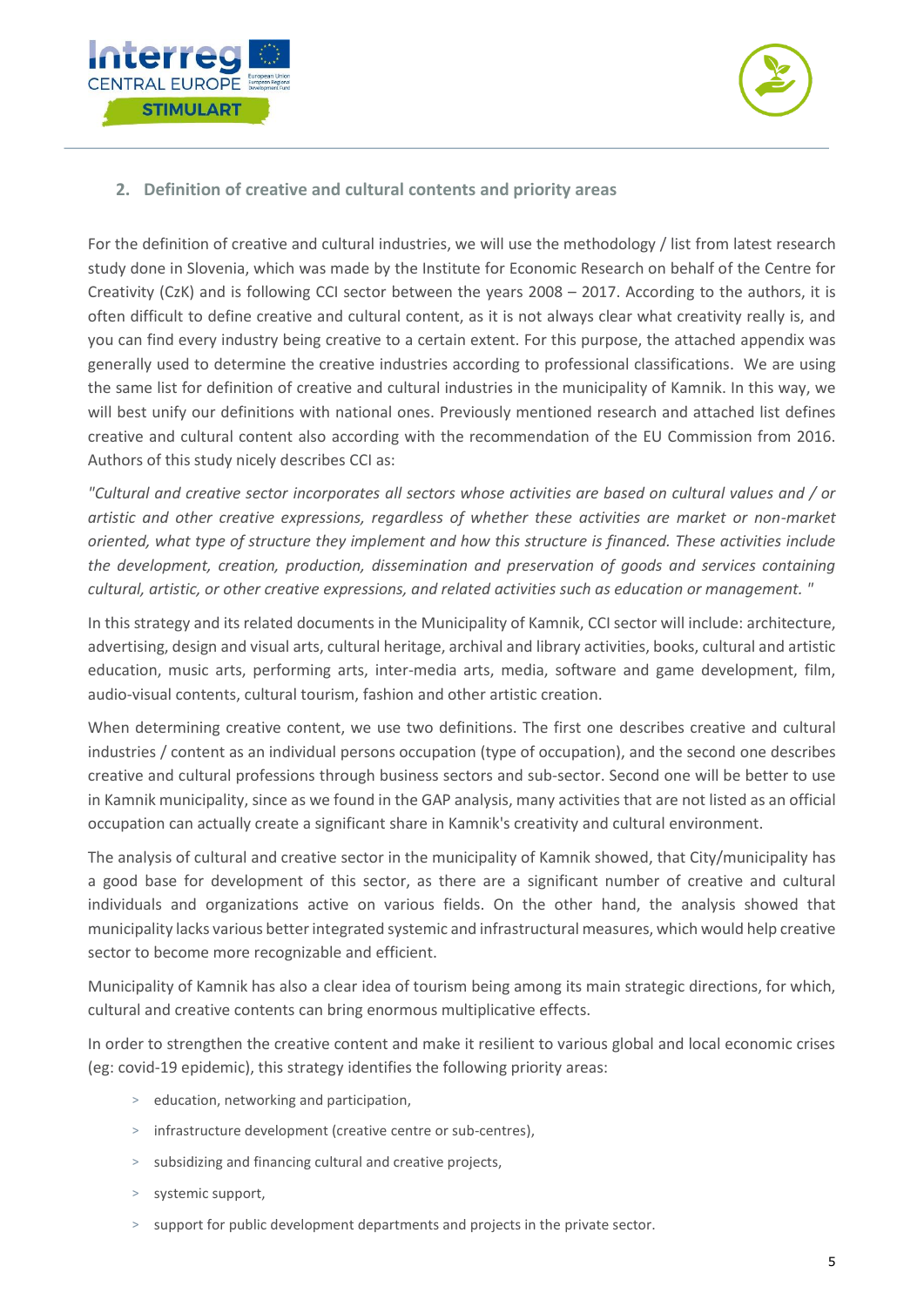



<span id="page-5-0"></span>**3. Goals of CCI sector development in Kamnik and creative quarter Barutana**

Kamnik municipality has a large number of creative individuals, associations, cultural creators and artists, as well as companies operating in the field of creative industries. Kamnik often recognizes itself as an active *tourist* destination, which we can find in different municipality documents and strategies and to which development of the creative and cultural sector can contribute a lot.

Goal of developing creative and cultural sector in Kamnik municipality is to create an environment that would enable various CCI sector members to create new works of art, new economic solutions, services and products through their creative work, to improve general social and economic situation in the city and trough that, indirectly support other industries. In general, we can say that it is strategically important to develop the following:

- > Development of competencies and competitiveness of the local creative sector,
- > development of competencies and promotion of individual artists,
- > development of the creative ecosystem through users and organizations,
- > ensure the independence of the CCI and the media acting in the public interest,
- > competitiveness and creativity of economic and other legal entities operating in the field of CCI.

These goals can be primarily achieved through development and use of local physical and organisational infrastructure and with the help of human capital in organisations such as the Kamnik Cultural Center, the France Balantič Library, primary and secondary schools, Kotlovnica Youth Center, the Kikštarter business accelerator and others.

To achieve previously described goals, structural and systemic changes at the municipal level are needed. They are addressed in the following sections:

- > Modernize administrative mindsets and procedures.
- > Enable administration flexibility for cross-sectoral cooperation and coordination.
- > Building up capabilities inside the municipality to initiate and implement participatory procedures.

First goal of this strategy is to make the municipality of Kamnik a recognized creative destination by 2030, which attracts artists, creatives and companies that operate within creative environment. For this purpose, the most important action in the initial action period (2022-2023) is to create an open and flexible environment that will allow local creatives to stay in Kamnik, and in the long run, to attract other creatives and cultural individuals.

Another important goal of this strategy is the organization and management of Creative District Barutana, because most of the measures to support creative ecosystem in Kamnik will be implemented through there. In the long run, Brutana Creative District will become main centre for the development of CCI north of Ljubljana.

Strategically, this strategy addresses measures to ensure long term improvement of local culture, environment, society, and economy. Only through development of sustainable and high quality living environment, long-term development of creative sector can be achieved.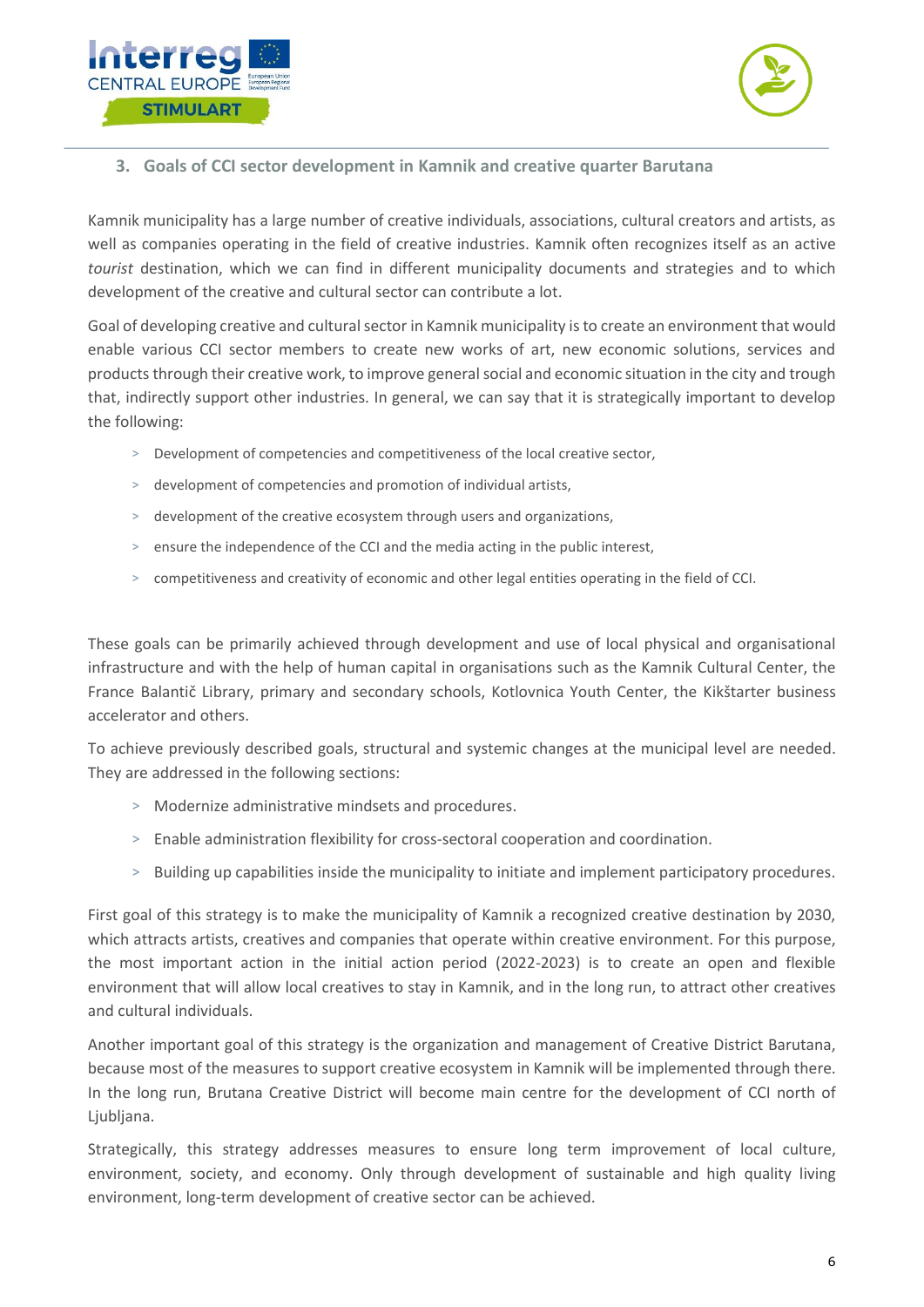



## <span id="page-6-0"></span>**4. Pilot project Stimulart and results**

Stimulart pilot project - Creative Quarter Barutana - high lightened and indirectly responded to several topics related to the development of creative and cultural content in the municipality of Kamnik. Project provided spaces which creatives can use for their work, and were free from the market rents, it provided uncesored environment for creative work and has established starting grounds for cooperation of the CCI sector in general.

Pilot project was strategically located in the vicinity of Kamnik Cultural Centre, youth centre Kotlovnica and Kikštarter business incubator, as it wanted to test multiplicative effects within these institutions. The area of the pilot project - former gunpowder factory, was also a place, where few years before many cultural events had happen. But due to the private ownership of the land and the buildings, those events were always in danger of relocation or termination.

Stimulart GAP analysis and mapping of the situation focused mainly on the urban part of the municipality of Kamnik, but it clearly showed some strong opportunities and dangers within development of CCI sector. Main opportunities and dangers are described in next chart:

| Opportunities for CCI                                                                                                                                                        | Dangers for CI                                                                                                                                    |
|------------------------------------------------------------------------------------------------------------------------------------------------------------------------------|---------------------------------------------------------------------------------------------------------------------------------------------------|
| In the municipality of Kamnik, there is a strong<br>concentration of KKI sector actors in the city<br>centre and in the immediate vicinity of the<br>Kamnik Cultural Centre. | Many actors in the CCI sector do not make a<br>living from working in the CCI sector and<br>pursue it only as an occasional activity or<br>hobby. |
| Strong volunteering and participation in local<br>projects and on social events.                                                                                             | Lack of informal spaces for the<br>implementation of creative and cultural<br>programs.                                                           |
| A well-functioning business accelerator with well-<br>established educational programs and network of<br>local entrepreneurs.                                                | Migration of a young, creative workforce to<br>larger urban centres.                                                                              |
| Numerous areas of old abandoned industry that<br>offer a certain amount of spaces potentially<br>accessible to CCI.                                                          |                                                                                                                                                   |
| Rich medieval history of the city centre and<br>industrial heritage.                                                                                                         |                                                                                                                                                   |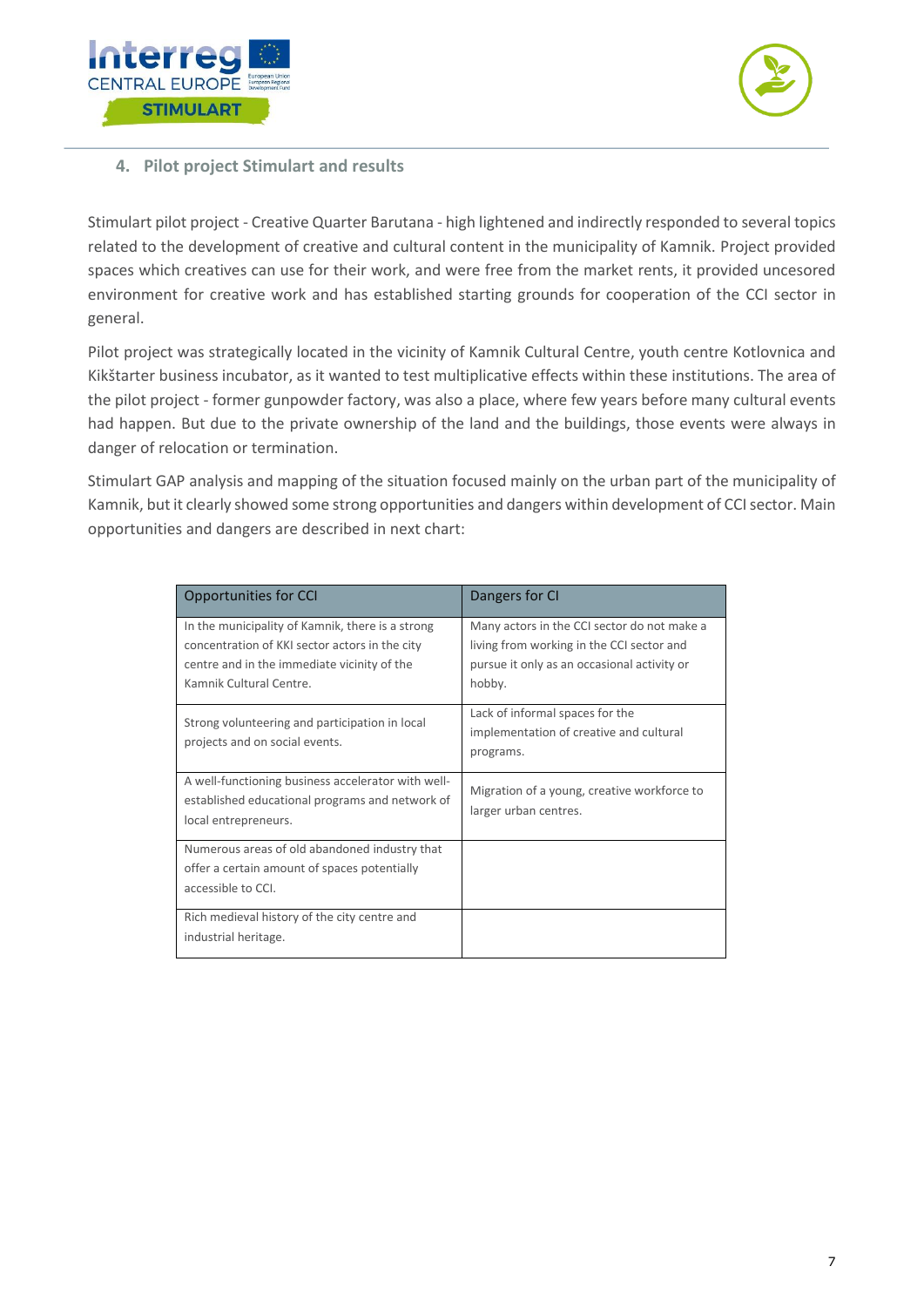



Based on the Stimulart GAP analysis and mapping, pilot project has directly or indirectly addressed the following topics, which also form the core basis of this strategy:

- > Creating favourable business and infrastructural conditions in the city that motivate external CCI firms/individuals to relocate to the city
- > Enhancing the visibility of the CCI actors
- > Enhancing the clustering of the CCI actors (programmatic and spatial clustering).
- > Stimulating the better utilization of cultural resources particularly by the local CCI actors.
- > Creating the conditions for development of a city creative ecosystem.

Results of Stimulart pilot project clearly showed, that area/program of the Barutana Creative District has improved all the previously mentioned measures, and that it has potential to improve condition of CCI sector in the municipality of Kamnik in the long-term.

<span id="page-7-0"></span>**5. Existing strategies and systemic measures**

## <span id="page-7-1"></span>**5.1. strategies**

Currently, the Municipality of Kamnik has prepared (has in the making) two strategies, each in its own way intervening in the field of creativity or the development of creativity (creative and cultural content). These are the Development Strategy for Youth in the Municipality of Kamnik 2022-2026 and the Strategy for the Development of Culture in the Municipality of Kamnik 2022-2026.

#### <span id="page-7-2"></span>**5.2. open tenders and financing**

The Municipality of Kamnik covers three focus areas through its measures and tenders. These are support for youth activities, support for cultural projects and programs and support for the private sector and private business, where we can find subsidies for patent registration, subsidies for commercial rents in the city centre and subsidies for participation in fairs and exhibitions. Tenders and initiatives are also taking place within the Kikštarter business accelerator, mainly in the segment of start-ups and risk financing.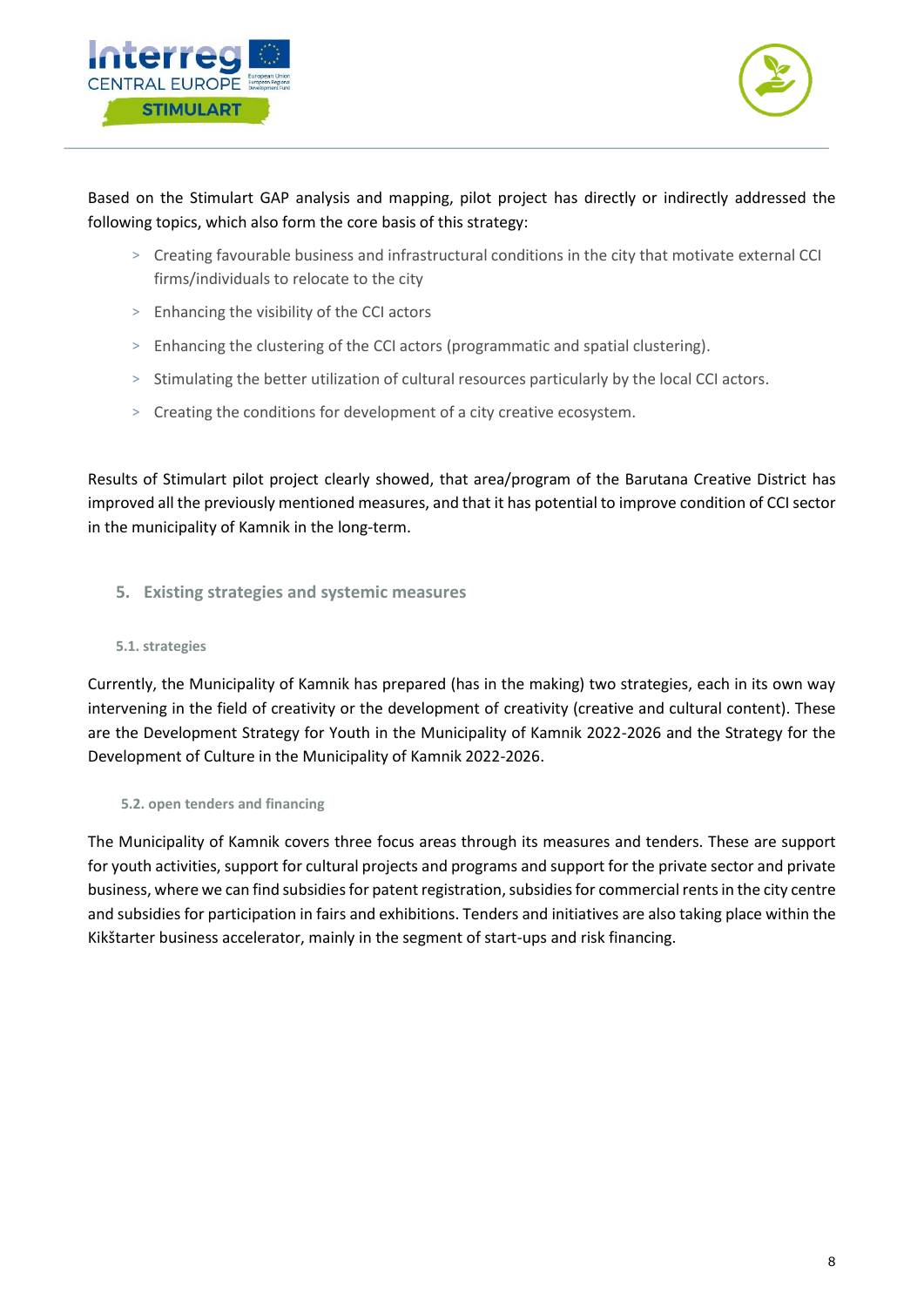



## <span id="page-8-0"></span>**6. Development of creativity in youth sector**

The key prerequisite for the development of creativity with young people is the development of skills, that in the long run, leads to a more creative and creativity-friendly society. To this end, young people are strategically developing skills that include complex problem solving, critical thinking and cognitive flexibility. All these skills can be developed through the education system (kindergartens, primary schools, secondary schools and universities), complementary structures in education (outside institutional education, NGOs,), cultural and creative education (youth centre) and with the help of supporting infrastructure (creative centres, galleries, libraries, museums, NGOs ...). To achieve these goals, the following areas are being developed as a priority for the improvement of creativity among young people in Kamnik:

- > Education, networking, and participation,
- > infrastructure development (creative centre or sub-centres),
- > subsidizing and financing of cultural and creative projects,
- > systemic support and promotion,
- > support for the public sector in the form of education on creativity and systemic measures.

#### <span id="page-8-1"></span>**6.1 Education, networking and participation**

To achieve creativity on the field of youth education, programs operating in the field of CCI are encouraged to establish inter-disciplinary cooperation through their education model and curriculum, develop complex problem-solving tasks and support critical thinking and cognitive flexibility in students. While developing and supporting educational programs in the field of creativity, it is essential to strive for openness, pluralism, mixing different ideas, different knowledge and accept individual competencies.

In the field of youth networking, organizations are encouraged to provide cross-sectoral and spatial integration of various actors in the field of creativity. Municipality should support and prioritize organizations that provide and develop measures supporting creative ecosystem and operate inside the creative centres.

Municipality supports and provides scholarships to young cultural and creative artists and actively attracts companies to do so. A scholarship fund for young creative and cultural individuals is proposed.

#### <span id="page-8-2"></span>**6.2 Development of infrastructure**

Kotlovnica Youth Center is recognized as a priority infrastructure for the development of youth creativity in Kamnik municipality. Through that centre, Kamnik achieves the set goals and measures in the field of creativity development among young people.

In the field of spatial infrastructure, the area of the Barutana Creative District is being developed and strengthened. Youth centre Kotlovnica should in the long run, physically move to the *Šlosarija* building building where pilot project was made.

Tenders and subsidies are promoted to provide support for secondary institutions in the field of youth creativity development. Those institutions are Kikštarter business accelerator (or thematically related organizations), libraries, primary and secondary schools, kindergartens, various CCI NGOs and other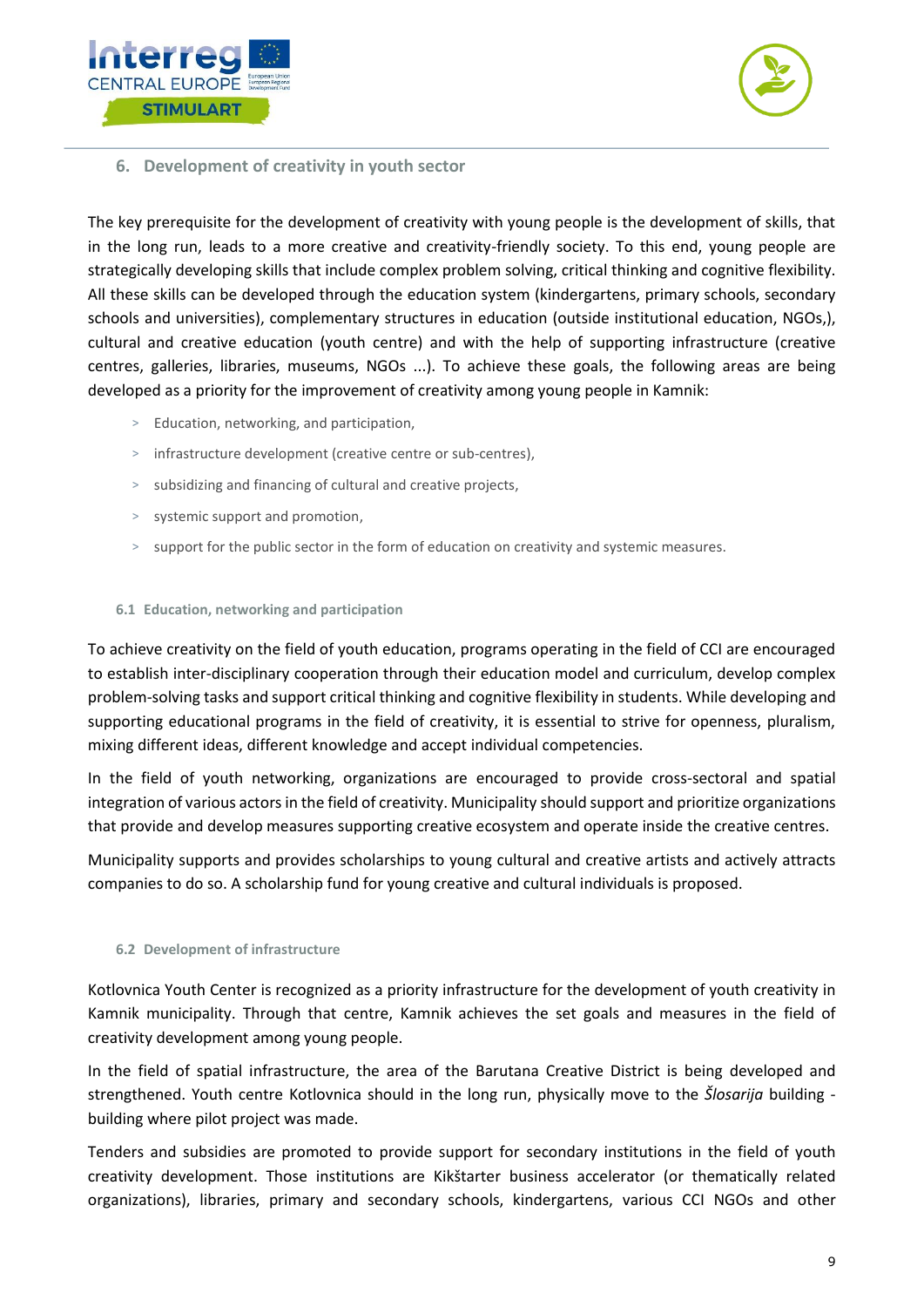



educational or cultural institutions in the municipality. These organizations are subsidized or commissioned trough projects that ensure creative development and education of young people.

Appropriate measures to solve the housing problems of young creative and ambitious individuals are being proposed. These levers include subsidizing rents, the municipal housing fund for creative and promising individuals, and enabling the construction of affordable housing. Those measure ensures the existence of creative individuals or organizations in the municipality of Kamnik in the medium term, and thus generally improves the situation in the field of CCI.

#### <span id="page-9-0"></span>**6.3 Financing of youth creative projects**

In the long run, the municipality prepares the structure and model for the evaluation of creative projects and adds methodology for its evaluation to existing tender. It can also provide funds specifically for this field (CCI and youth) in separate tender. To identify which areas are potential for development of creativity within youth, table in appendix should be used.

#### <span id="page-9-1"></span>**6.4 Systemic support and marketing**

In the field of promotion and support in the development of creativity in young people, three general measures are provided:

- > Support on developing of creativity trough education is provided through existing educational institutions and other non-governmental educational organizations,
- > youth centre is supported to promote work of connecting young people and the municipality in the field of tenders and other forms of financing in the CCI,
- > rooms and spaces for youth creative production are built and maintained, those are spaces where young people can freely create and not pay rents for their non-profit work.

The Municipality of Kamnik and its subordinate institutions ensures, that youth creativity is recognized as an important part of the development of the municipality and its public and private institutions.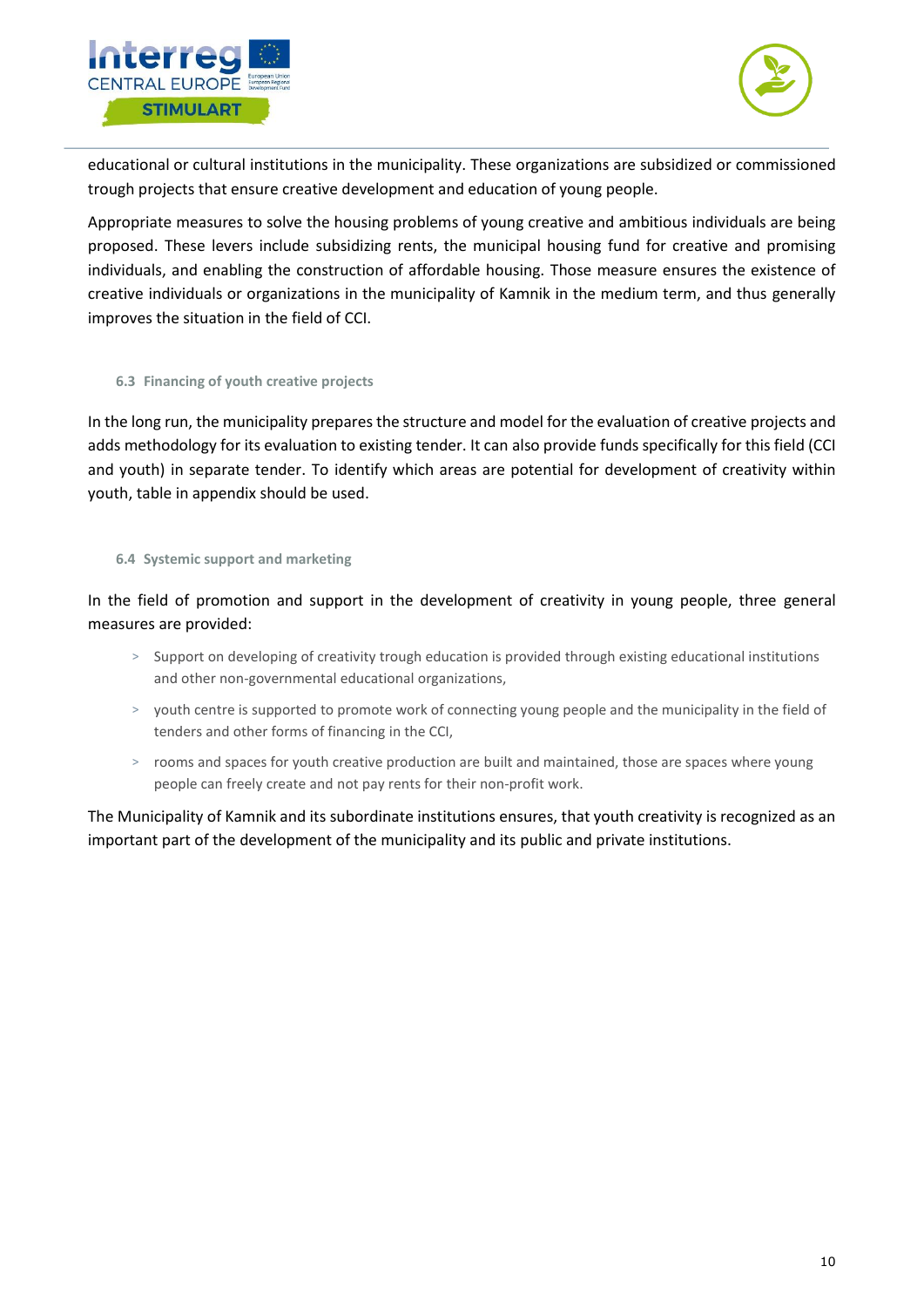



## <span id="page-10-0"></span>**7. Strategy for development of culture in Kamnik municipality**

#### <span id="page-10-1"></span>**7.1 Education, networking and participation**

On the field of general municipality creativity development, different CCI programs are promoted and encouraged. In general, municipality should primarily support individuals or organisations that can promote cross - disciplinary cooperation, can, through their business model, creative idea or curriculum, develop complex problem solving and can achieve critical thinking and cognitive flexibility withing individual minds. It is also important to develop and support educational programs in the field of creativity, where it is essential to strive for openness, pluralism, mixing different ideas, knowledges and developing individuals competences.

In the field of networking, support is provided to various cultural organizations that ensure cross-sectoral and spatial integration of various creative individuals and programs. Organizations which enable better development of a creative ecosystem are supported as priority.

Municipality supports scholarships programs for promising CCI individuals and provides support to companies that provide scholarships to those individuals and programs in the field of CCI. Municipality also itself provides scholarships to young cultural creators. A scholarship fund for is therefore provided and upgraded yearly.

## <span id="page-10-2"></span>**7.2 Development of infrastructure**

Kamnik Cultural Center, Mekinje Monastery, Kikštarter Business Incubator and Kotlovnica Youth Center have been identified as most important infrastructure for the development of the cultural and creative sector in Kamnik municipality and also for the development of Creative District Barutana. Through these institutions, Kamnik municipality is achieving goals in the field of development of its local creative sector.

Secondary organizations in support of development of CCI sector include other public and private cultural institutions, as well as other educational institutions.

In the field of spatial infrastructure, Barutana Creative Quarter is being developed and strengthened as a high priority. Kotlovnica youth centre should move into one of the renovated buildings in the area as soon as possible. On the municipality level, development of the cultural and creative sub-center Duplica - the former Duplica cinema - is also being ensured and further promoted. It is of strategic importance for Barutana creative quarter, that municipality and its stakeholders establish a operational model in which development of creativity and creative ecosystem takes priority over short-term economic effects. Municipality also examines possibility, that art gallery should be positioned in one of the buildings in the described area.

Municipality of Kamnik continues to support other public and independent institutions such as libraries, primary and secondary schools, kindergartens, non-governmental organizations in the field of CCI and other educational or cultural institutions in the Municipality of Kamnik and which are not directly spatially part of the creative district Barutana.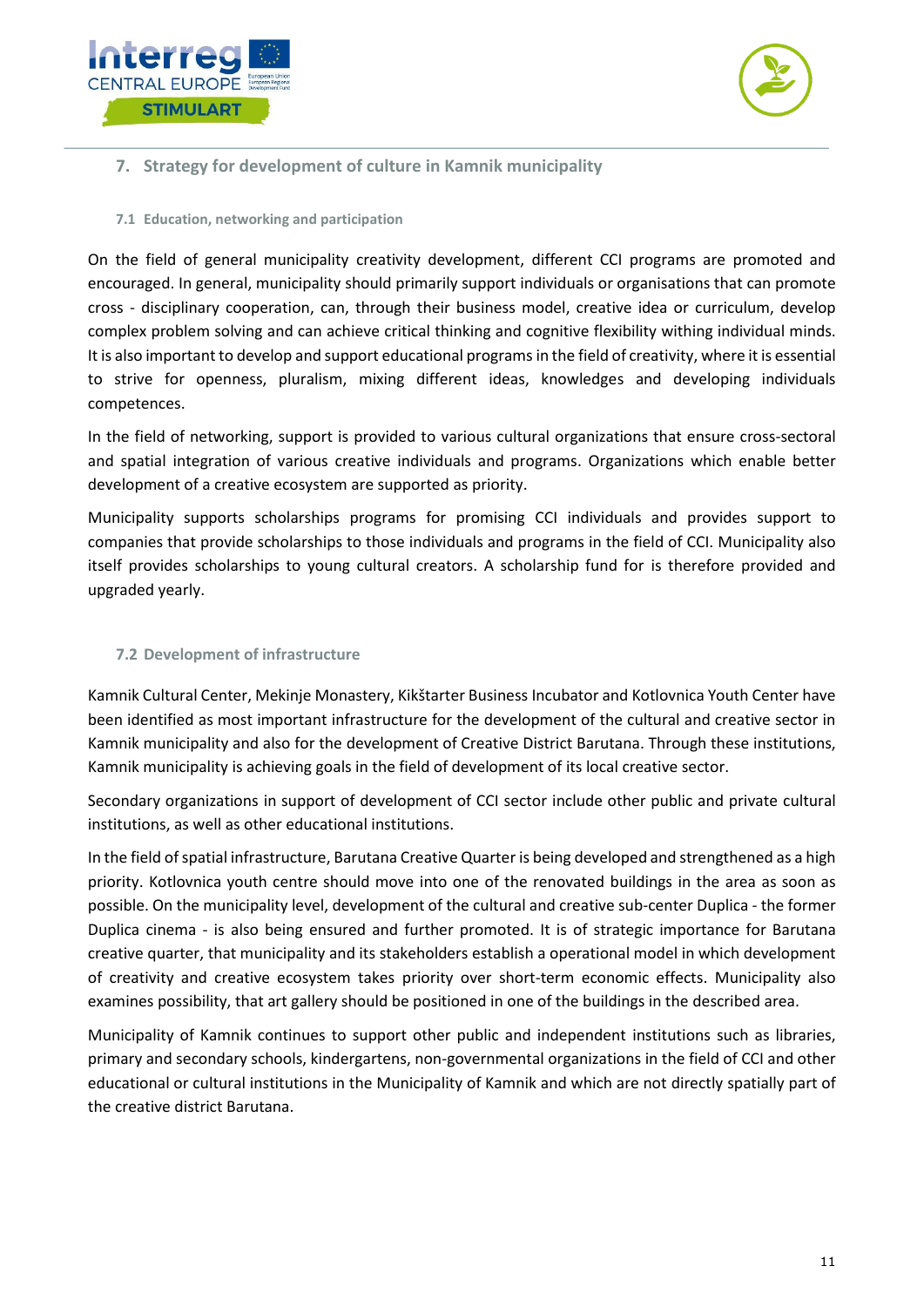



<span id="page-11-0"></span>**7.3 subsidising and financing of CCI projects**

The municipality is introducing the field of creativity in its existing tenders in the field of culture, as an additional area for possible subsidies and financing of projects.

In the long run, Kamnik municipality prepares structure and operational model for evaluation of such creative CCI projects and adds methodology and evaluation for them into existing tenders, or provides separate funds for their implementation.

#### <span id="page-11-1"></span>**7.4 Systemic support and promotion**

Municipality continues to provide support to local CCIs within its department's trough advisory and legal support and supports them to apply to different national and international tenders and grants. For this purpose, municipality of Kamnik establishes a fund for refundable and non-refundable assets, which creatives, or organizations in the field of CCI can apply for, when they are applying for different European grants. Money from those funds should be granted to projects that are recognized as in public interest and are in accordance with municipality strategy on the field of creativity and culture.

Municipality of Kamnik supports promotion of individuals and businesses in CCI sector at various fairs, exhibitions and trainings. Attendance at trainings and networking is also supported and not just exhibiting at events. Existing tenders shall be adapted accordingly to the extended definitions of the cultural and creative sectors. See table in appendix.

Municipality of Kamnik also supports local creatives through public competitions, invited competitions and by ordering and purchasing works of art and services of local creatives and cultural creators. A methodology and evaluation system should be prepared, which can also determine the impact on the development of the local creative ecosystem or CCI as one of the evaluation factors in public procurement.

Municipality of Kamnik and its subordinate and related institutions ensure, that creativity is recognized as an important part of the development of Kamnik and its public institutions, and that the independent creative and cultural sector is of strategic importance for municipality and in the highest public interest of citizens.

The Municipality of Kamnk ensures the development and comprehensive renovation of the creative district of Barutana through separate funds and public investments.

#### <span id="page-11-2"></span>**7.5 Support for development departments and creative departments in private sector**

The call for co-financing of patents and licenses is supplemented by the possibility of co-financing the protection of trademarks and copyrights of local CCI sector.

Priority is given to supporting companies and economic organizations that remain in the local environment in the medium and long term, create jobs in the local environment and are working in the field of CCI.

It is necessary to establish strategic connections between local creative and cultural actors and state structures, such as national Center for Creativity (CzK).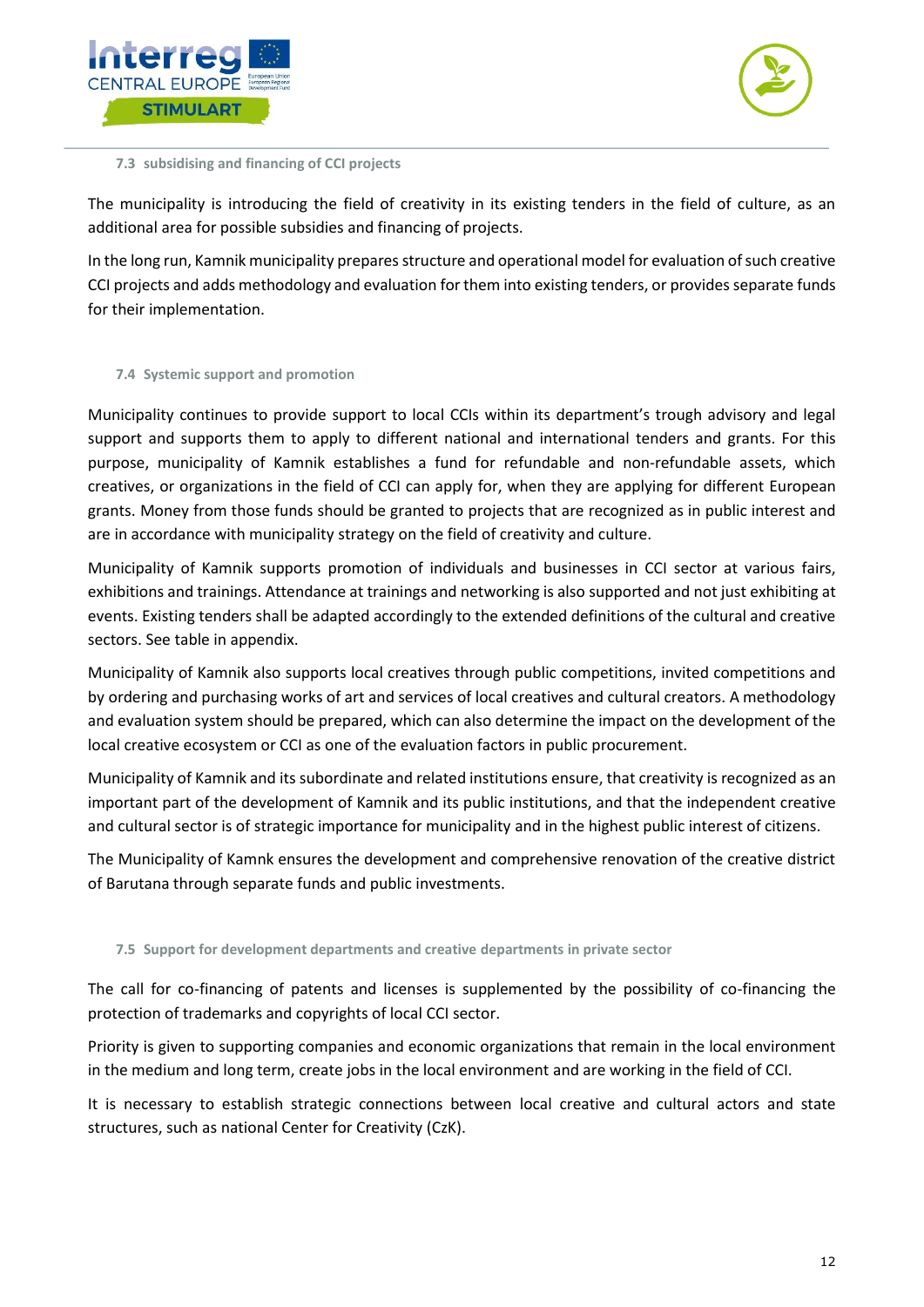



## <span id="page-12-0"></span>**8. Action plan and table of measures**

Measures from this strategy are divided into two main categories - systemic and infrastructural. Systemic measures are addressing the areas such as establishing a programmatic, legal, educational, and organizational environment, while infrastructural measures focus on the provision of built and technical infrastructure as a basic condition for enabling the development of CCI.

Suggested measures are additionally divided into two time frames, short-term measures should be implemented in this, or the next financial year (2022-2023) and long-term measures should be implemented independently in the period between 2022 and 2030. Each of the measures has its proposed timetable and proposed organization that could lead or implemented this measure.

GAP analyses during the Stimulart project identified following organizations in the table below as one of the most important organizations in the field of CCI. Organizations are selected according to the criteria of the ability to implement the proposed measures and presence in the local environment.

| Name of organisation                                               | type    | measures                     |
|--------------------------------------------------------------------|---------|------------------------------|
| Kamnik municipality - general                                      | public  | Systemic and infrastructural |
| Kamnik municipality - department for culture and social<br>affairs | public  | Systemic and infrastructural |
| Institution for culture of Kamnik municipality                     | public  | Systemic and infrastructural |
| Library of France Balantič Kamnik                                  | public  | Systemic                     |
| Kamnik Museum                                                      | public  | Systemic                     |
| Youth centre Kotlovnica                                            | public  | Systemic and infrastructural |
| Primary schools                                                    | public  | Systemic                     |
| High school Rudolf Maister Kamnik                                  | public  | Systemic                     |
| Kikštarter Kamnik                                                  | private | Infrastructural              |
| Kamfest festival (CS Priden Možic)                                 | private | Infrastructural              |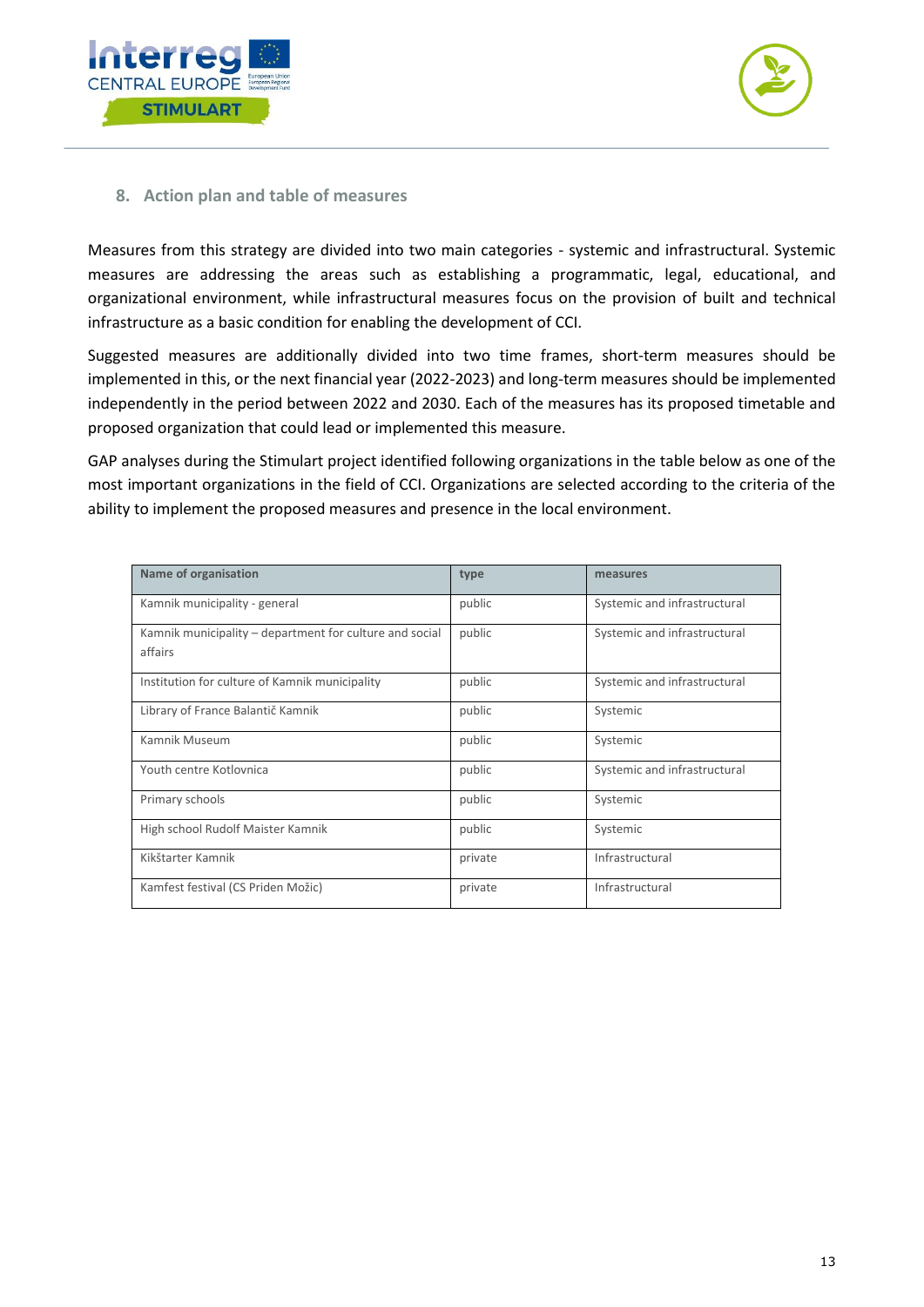



<span id="page-13-0"></span>**8.1 Short term measures**

Short-term measures ensure that the strategy of supporting the KKI sector begins to be implemented as soon as possible, and that it is immediately implemented in the already operating processes and infrastructure in the Municipality of Kamnik. In this way, the existing functioning public systems are used and supplemented in a way, that ensures long-term improvement of the conditions for the development of CCI. Short-term measures in this chapter are therefore implemented quickly, without complex new infrastructure or major financial and personnel requirements for various organisations.

In the first phase, short-term measures provide mainly crucial interventions in the field of networking and introduction of new organizational structures in the existing models of operation and subsidies for CCI in the municipality of Kamnik.

| <b>Measure</b>                                                                                                                                         | timeframe | organisation                                                                                                               | description                                                                                                                                                                                                                                                                                                                                                                                                                                                                                                 | priority |
|--------------------------------------------------------------------------------------------------------------------------------------------------------|-----------|----------------------------------------------------------------------------------------------------------------------------|-------------------------------------------------------------------------------------------------------------------------------------------------------------------------------------------------------------------------------------------------------------------------------------------------------------------------------------------------------------------------------------------------------------------------------------------------------------------------------------------------------------|----------|
| Making a list and<br>coordination of key<br>stakeholders                                                                                               | 2022      | Kamnik municipality -<br>department for culture<br>and social affairs                                                      | The measure is intended to provide an<br>up-to-date list of members in the CCI<br>sector, to promote networking and<br>cooperation between individual<br>members.                                                                                                                                                                                                                                                                                                                                           | high     |
| Preparation of the<br>strategy for the<br>development of<br>culture in the<br>municipality of<br>Kamnik 2022 - 2026                                    | 2022      | Kamnik municipality -<br>department for culture<br>and social affairs                                                      | The measure is intended for the<br>comprehensive development of culture<br>in the Municipality of Kamnik.                                                                                                                                                                                                                                                                                                                                                                                                   | high     |
| Establishment of a<br>model for the<br>management,<br>renovation of<br>infrastructure and<br>financing of the<br><b>Barutana Creative</b><br>District. | 2022      | Kamnik municipality -<br>department for culture<br>and social affairs<br>Institution for culture of<br>Kamnik municipality | The Barutana creative district has<br>already been well established in<br>through the Stimulart pilot project. The<br>measure plans that in 2022 and 2023<br>the operation will be formalized to such<br>an extent, that it will be possible to<br>implement a cultural program in the<br>area without any legal issues<br>(establishing temporary usage). The<br>measure also proposes establishing of<br>funds for the urgent renovation of the<br>building by the owner - the municipality<br>of Kamnik. | high     |
| <b>Upgrading the</b><br>establishment of<br>cooperation between<br>the different<br>economical and<br>creative sector.                                 | 2022      | Kotlovnica Youth Center<br>Kikštarter business<br>accelerator<br>Municipality of Kamnik                                    | Municipality of Kamnik provides<br>additional funds for existing<br>stakeholders in the field of cultural and<br>educational sectors in order to<br>strengthen the CCI. It is achieved<br>through public tender or other methods<br>of financing. Public tender is open and<br>should support all sorts of CCI projects.                                                                                                                                                                                    | middle   |
| Establishment of a<br>fund to help different<br>CCI members or<br>organisations to apply<br>for European and<br>other tenders.                         | 2023      | Municipality of Kamnik                                                                                                     | Establishing of a fund within the<br>Municipality, which would provide<br>various members and stakeholders in<br>the field of CCI with a certain amount<br>of funds, when applying for European or<br>national tenders.                                                                                                                                                                                                                                                                                     | middle   |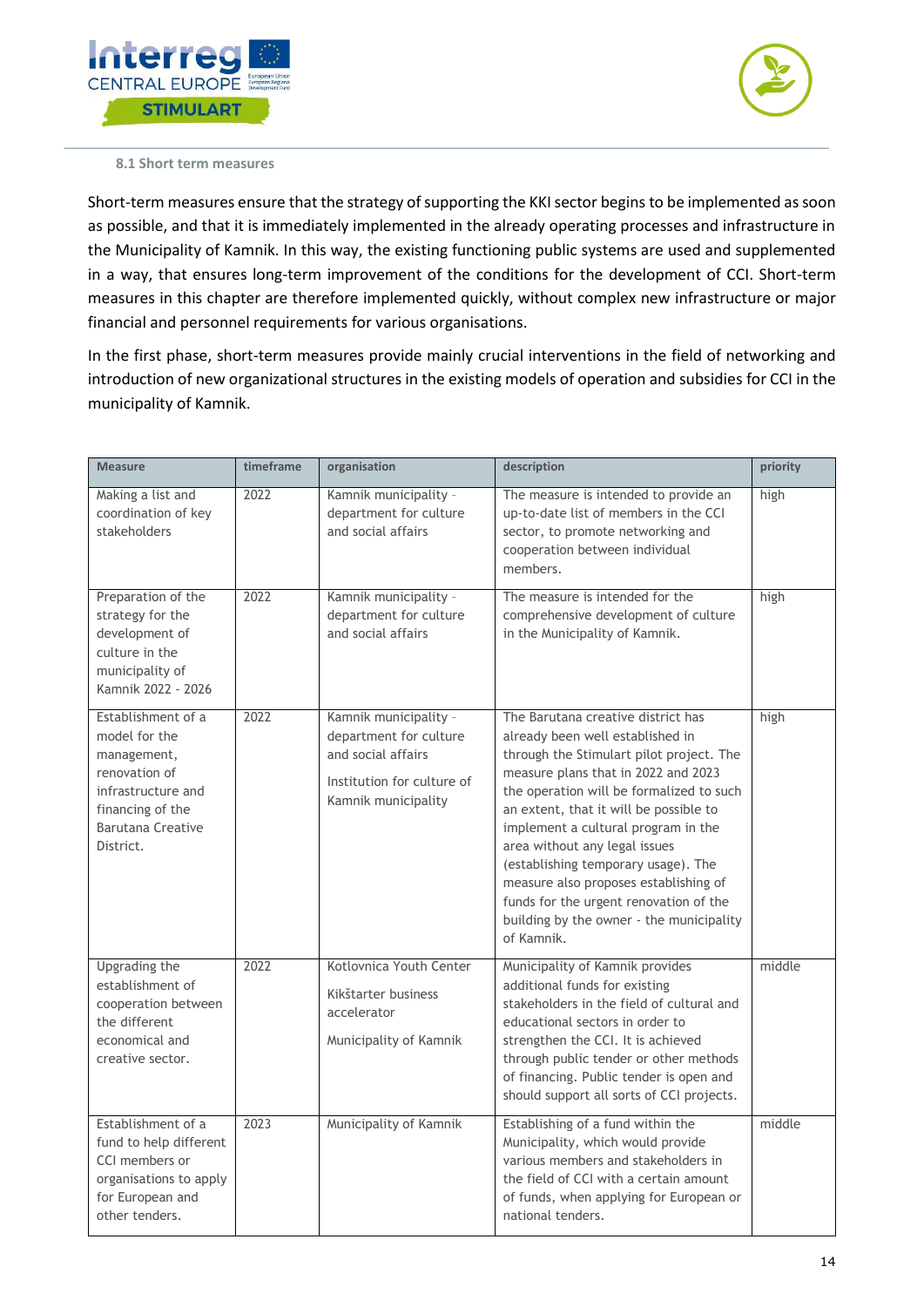



| Additionally          | $2022 -$ | Kamnik municipality -  | Existing tenders for grants are            | middle |
|-----------------------|----------|------------------------|--------------------------------------------|--------|
| upgrading tenders in  | 2023     | department for culture | expanded in certain parts to such an       |        |
| the field of economy, |          | and social affairs     | extent, that project funds can also be     |        |
| culture, and youth in |          |                        | granted to members and organisations       |        |
| the municipality of   |          | Municipality of Kamnik | from CCI (or other economic/public         |        |
| Kamnik with           |          |                        | sector), if their project is recognized as |        |
| possibilities to      |          |                        | big support for establishing a local       |        |
| support various CCI   |          |                        | creative ecosystem.                        |        |
| initiatives.          |          |                        |                                            |        |
|                       |          |                        |                                            |        |
|                       |          |                        |                                            |        |

#### <span id="page-14-0"></span>**8.2 Long term measures**

Long-term measures ensure the development of a creative ecosystem that would create new individuals and organizations within the CCI. It should also stimulate existing CCI membersto work better, efficient and more creatively. Due to the very unstable and quickly changing nature of the creative and cultural industries, measures are designed to create basic frameworks for operating of CCI sector and not as specific actions.

| <b>Measure</b>                                                                                             | timeframe | organisation                                                                                                | description                                                                                                                                                                                                                                      | priority |
|------------------------------------------------------------------------------------------------------------|-----------|-------------------------------------------------------------------------------------------------------------|--------------------------------------------------------------------------------------------------------------------------------------------------------------------------------------------------------------------------------------------------|----------|
| Preparation of the<br>strategy of economic<br>development of the<br>municipality of<br>Kamnik 2022 - 2030, | 2023-2024 | Kikštarter business<br>accelerator<br>Kamnik municipality -<br>department for culture<br>and social affairs | implementation of the economic<br>strategy of the municipality of Kamnik,<br>to ensure long-term development of the<br>entire city economy.                                                                                                      | middle   |
| <b>Upgrading and</b><br>increasing the funds<br>for loans and grants<br>financing in the CCI<br>sector.    | 2023-2030 | Municipality of Kamnik                                                                                      | Increase in funding through subsidies<br>and loans to various creators and actors<br>in the field of CCI. In this way, the<br>municipality ensures the long-term<br>development of individuals, companies,<br>or non-governmental organizations. | high     |
| Ensuring the<br>independence of the<br>cultural sector                                                     | 2022-2030 | Municipality of Kamnik                                                                                      | The independence of the cultural and<br>creative sector is essential to ensure<br>democratic and free creative<br>environment. Municipality should avoid<br>rigid interference into programming and<br>liberties of CCI sector.                  | high     |
| Providing space for<br>creators.                                                                           | 2022-2030 | Municipality of Kamnik                                                                                      | Two areas have been identified where<br>municipality provides space for creators<br>- area of Creative district of Barutana<br>and area of the former cinema in<br>Duplica neighbourhood.                                                        | middle   |
| Establishment of a<br>larger format gallery<br>for exhibiting larger<br>collections and art<br>exhibitions | 2025-2030 | Municipality of Kamnik<br>Institution for culture of<br>Kamnik municipality                                 | Kamnik has many artists, but it does not<br>have a suitable exhibition space. In the<br>long run, municipality provides such a<br>space, where cultural and creative<br>products and ideas can be exhibited and<br>presented to the public.      | middle   |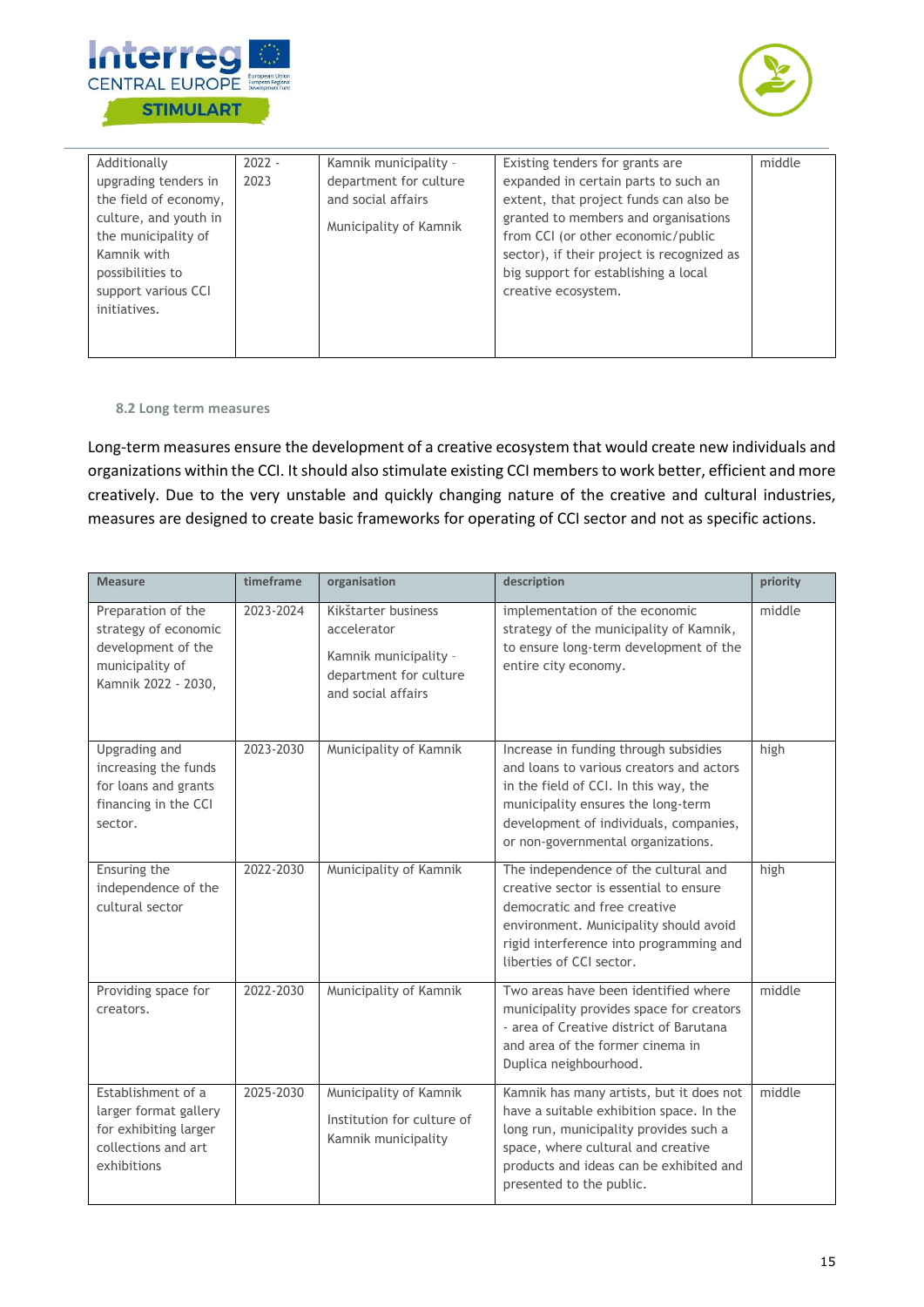



| Attracting specialized<br>educational programs<br>and institutions                                                                        | 2022-2030 | Kotlovnica Youth Center<br>Kikštarter business<br>accelerator<br>Municipality of Kamnik                                    | Research and educational institutions<br>are recognized as essential carriers of<br>creative development. Cooperating and<br>inviting such institutions into Kamnik<br>would raise and improve creative local<br>ecosystem in the long run.                               | low    |
|-------------------------------------------------------------------------------------------------------------------------------------------|-----------|----------------------------------------------------------------------------------------------------------------------------|---------------------------------------------------------------------------------------------------------------------------------------------------------------------------------------------------------------------------------------------------------------------------|--------|
| Infrastructural<br>upgrade of the<br>Mekinje Monastery<br>and renovation /<br>upgrade of the<br>Kamnik Cultural<br>Center.                | 2023-2030 | Municipality of Kamnik<br>Institution for culture of<br>Kamnik municipality                                                | Additional investments in the<br>infrastructure of the Kamnik Cultural<br>Center and the Mekinje Monastery for<br>better production of cultural programs.                                                                                                                 | high   |
| Long-term program<br>development of the<br>creative - cultural<br>sub - center in<br>Duplica.                                             | 2025-2030 | Institution for culture of<br>Kamnik municipality                                                                          | The municipality is preparing a strategy<br>and vision for the long-term<br>development of the former Duplica<br>cinema. The location in the south of the<br>city allows resident in this part of the<br>city to be in closer contact with culture<br>and creativity.     | middle |
| Continuity of support<br>to existing artistic<br>and creative events<br>and non-<br>governmental<br>organizations in the<br>field of CCI. | 2022-2030 | Kamnik municipality -<br>department for culture<br>and social affairs<br>Institution for culture of<br>Kamnik municipality | The municipality continues to support<br>existing members of the CCI with all<br>existing programs and initiatives.                                                                                                                                                       | high   |
| Development of<br>cultural tourism<br>linked to abandoned<br>industry                                                                     | 2022-2030 | Institution for culture of<br>Kamnik municipality                                                                          | Initiatives focusing on the development<br>of industrial heritage as a tourism<br>product/destination are supported.                                                                                                                                                      | low    |
| Monitoring the<br>development of CCI<br>in the municipality of<br>Kamnik                                                                  | 2022-2030 | Kamnik municipality -<br>department for culture<br>and social affairs                                                      | All the stakeholders keep the list and<br>monitoring of proposed measures and<br>coordinates them with other strategies<br>and action plans. Measures are annually<br>reviewed. The municipal department<br>for culture and social affairs is in charge<br>of monitoring. | middle |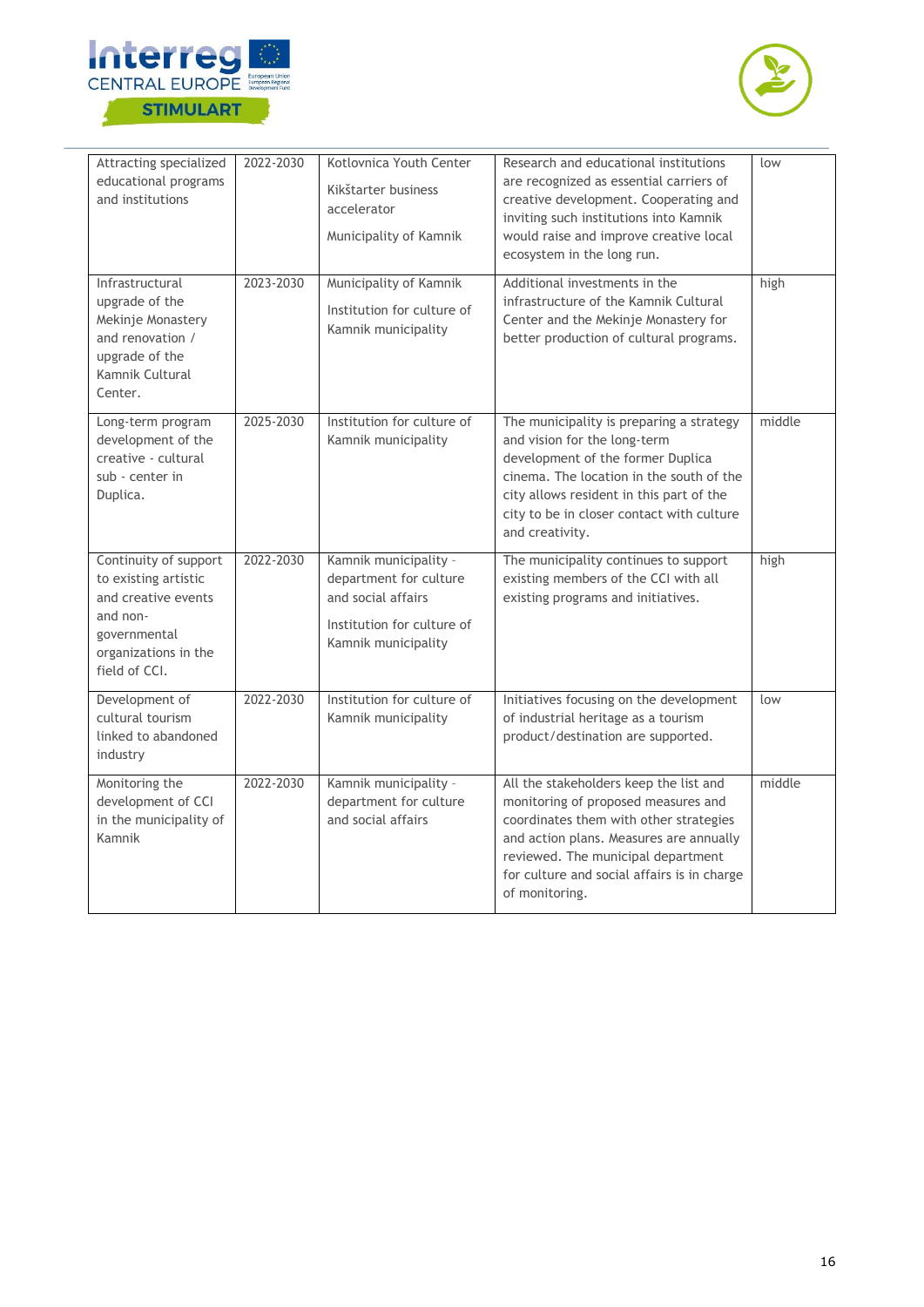



<span id="page-16-0"></span>**8.3 soft measures and support**

- > Provision of public tenders and invited public tenders in the field of CCI (architecture, urbanism, design, marketing, programming, books, texts…).
- > Buying and commissioning works by local artists and cultural creators (painting, sculpture, books…).
- > Fund of municipal scholarships for talented young people in the field of culture and creative professions.
- > Support for publications in the media covering local independent cultural and creative production.

<span id="page-16-1"></span>**8.4 Measures to support development of Creative quarter Barutana**

As part of the Barutana Creative District, several different projects need to be systematically organised and started, in order to improve condition of buildings and other infrastructure within Creative quarter of Barutana.

- > Implementation of the idea plan and plan for the architectural renovation of the "Šlosarija" building.
- > Completion of the OPPN (*municipal detailed spatial plan*) for the area of Smodnišnica (wider area of abandoned gunpowder factory).
- > Preparation of a study to enable temporary use of the building for the cultural and youth program.
- > Renovation of essential parts of the Šlosarija building.
- > Renovation of utility infrastructure (water, electricity, and sewerage).
- > Support for the on-site cultural and youth program.
- > Establishment of a program committee for the development of the Barutana Creative District.

#### <span id="page-16-2"></span>**9. Monitoring**

The Municipality of Kamnik keeps a list of ongoing measures and coordinates them with its other strategies and action plans. IT annually reviews the implemented measures and follows the achieved results. Municipal department for cultural activities oversees monitoring process.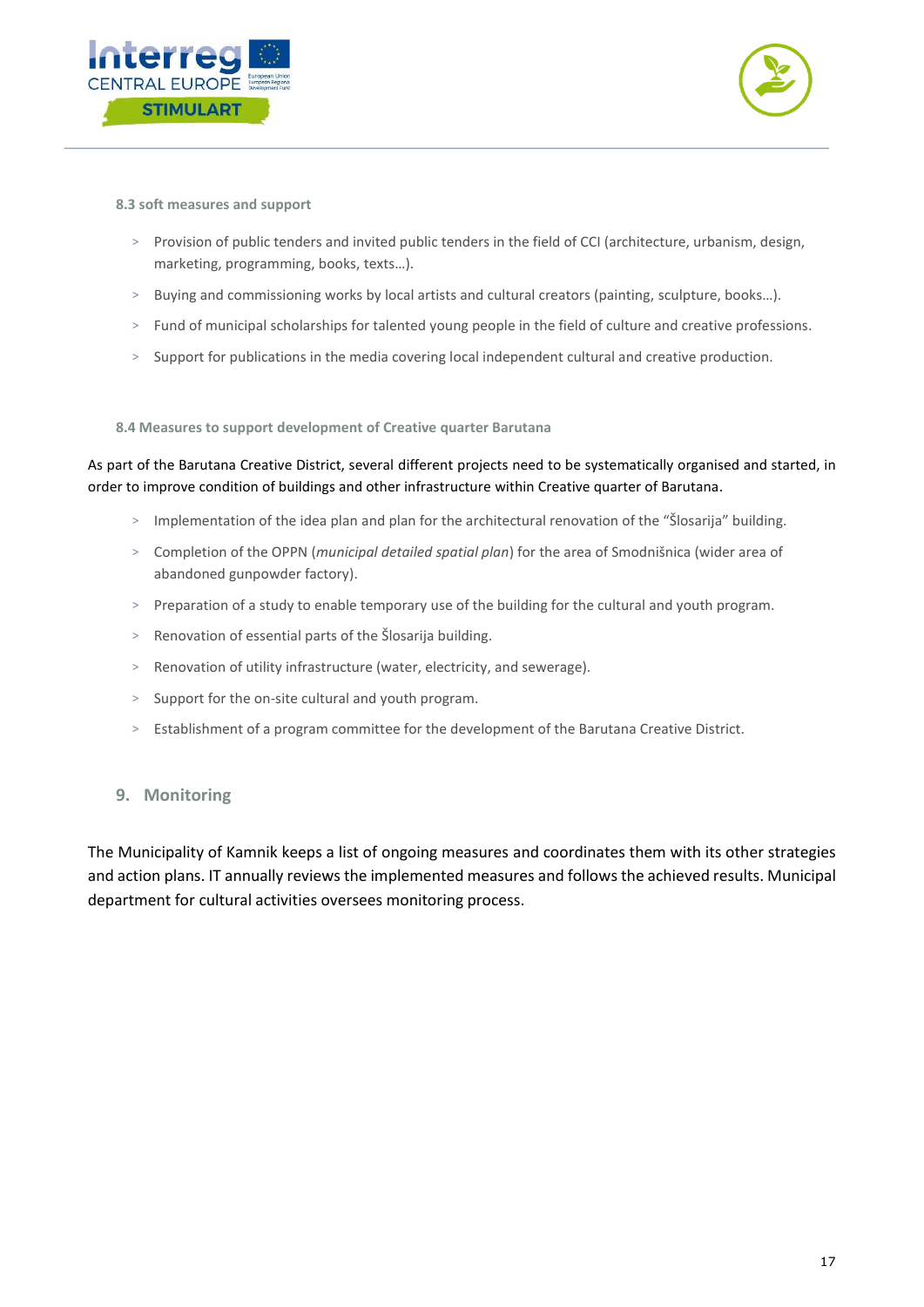



# <span id="page-17-0"></span>**10. Appendix**

<span id="page-17-1"></span>**Table: list of creative occupations**

| ŠIFRA SOC 2010 (DCMS) (English) |                                                                     |          | Šifra SKP-8 (Slovenian)                                                                                     |  |
|---------------------------------|---------------------------------------------------------------------|----------|-------------------------------------------------------------------------------------------------------------|--|
| 1134                            | Advertising and public relations                                    | 1222     | Menedžerji za oglaševanje in odnose z javnostmi                                                             |  |
| 2126                            | Design and development engineers                                    | $\prime$ | SKP-8 nima ustrezne kategorije (razvijalci projektov)                                                       |  |
| 2431                            | Architects                                                          | 2161     | Arhitekti                                                                                                   |  |
|                                 |                                                                     | 2162     | Krajinski arhitekti                                                                                         |  |
| 2432                            | Town planners                                                       | 2164     | Prostorski načrtovalci                                                                                      |  |
| 2451                            | Librarians                                                          | 2622     | Knjižničarji                                                                                                |  |
| 2452                            | Archivists in curators                                              | 2621     | Arhivisti                                                                                                   |  |
| 3121                            | Architectural and town planning                                     | 3112     | Tehniki za gradbeništvo, geodezijo ipd.                                                                     |  |
| 3411                            | Artists                                                             | 2651     | Vizualni umetniki                                                                                           |  |
| 3412                            | Authors, writers and translators                                    | 2641     | Pisatelji                                                                                                   |  |
|                                 |                                                                     | 2643     | Prevajalci                                                                                                  |  |
| 3413                            | Actors, entertainers and presenters                                 | 2655     | Igralci                                                                                                     |  |
|                                 |                                                                     | 2656     | Napovedovalci na radiu, televiziji in v drugih medijih                                                      |  |
|                                 |                                                                     | 3435     | Strokovni sodelavci za kulturne, razvedrilne in umetniške<br>dejavnosti ter kulinariko, drugje nerazvrščeni |  |
|                                 |                                                                     | 2653     | Plesalci, koreografi                                                                                        |  |
| 3415                            | <b>Musicians</b>                                                    | 2652     | Glasbeniki, pevci, skladatelji                                                                              |  |
| 3416                            | Arts producers, producers and directors                             | 2654     | Filmski, gledališki direktorji in producenti                                                                |  |
| 3421                            | Graphic designers                                                   | 3421     | Grafični oblikovalci                                                                                        |  |
| 3422                            | Product, clothing and related designers                             | 2163     | Industrijski in modni oblikovalci ipd.                                                                      |  |
| 2471                            | Journalist, newspaper and periodical editors                        | 2642     | Novinarji                                                                                                   |  |
| 3417                            | Photographers, audio-visual and broadcasting<br>equipment operators | 3431     | Fotografi                                                                                                   |  |
|                                 |                                                                     | 3521     | Tehniki operaterji oddajnih in avdiovizualnih naprav                                                        |  |
| 3543                            | Marketing associate professionals                                   | 2431     | Strokovnjaki za prodajo, oglaševanje in trženje                                                             |  |
|                                 |                                                                     | 2432     | Strokovnjaki za odnose z javnostmi                                                                          |  |
| 5414                            | <b>Tailors and dressmakers</b>                                      | 7536     | Izdelovalci obutve, usnjene galanterije ipd.                                                                |  |
|                                 |                                                                     | 7531     | Krojači, šivilje, izdelovalci usnjenih in krznenih oblačil,                                                 |  |
|                                 |                                                                     | 7532     | klobučarji ipd.; Krojilci ipd.                                                                              |  |
| 5419                            | Textile, garments and related trades                                |          | SKP-08 nima ustrezne kategorije (tekstilci)                                                                 |  |
| 5421                            | Pre-press technicians                                               | 7321     | Poklici za pripravo tiska                                                                                   |  |
| 5422                            | Printers                                                            | 7322     | Tiskarji                                                                                                    |  |
| 5244                            | TV, video and audio engineers                                       |          | SKP-08 nima ustrezne kategorije (avdio-video inženirji)                                                     |  |